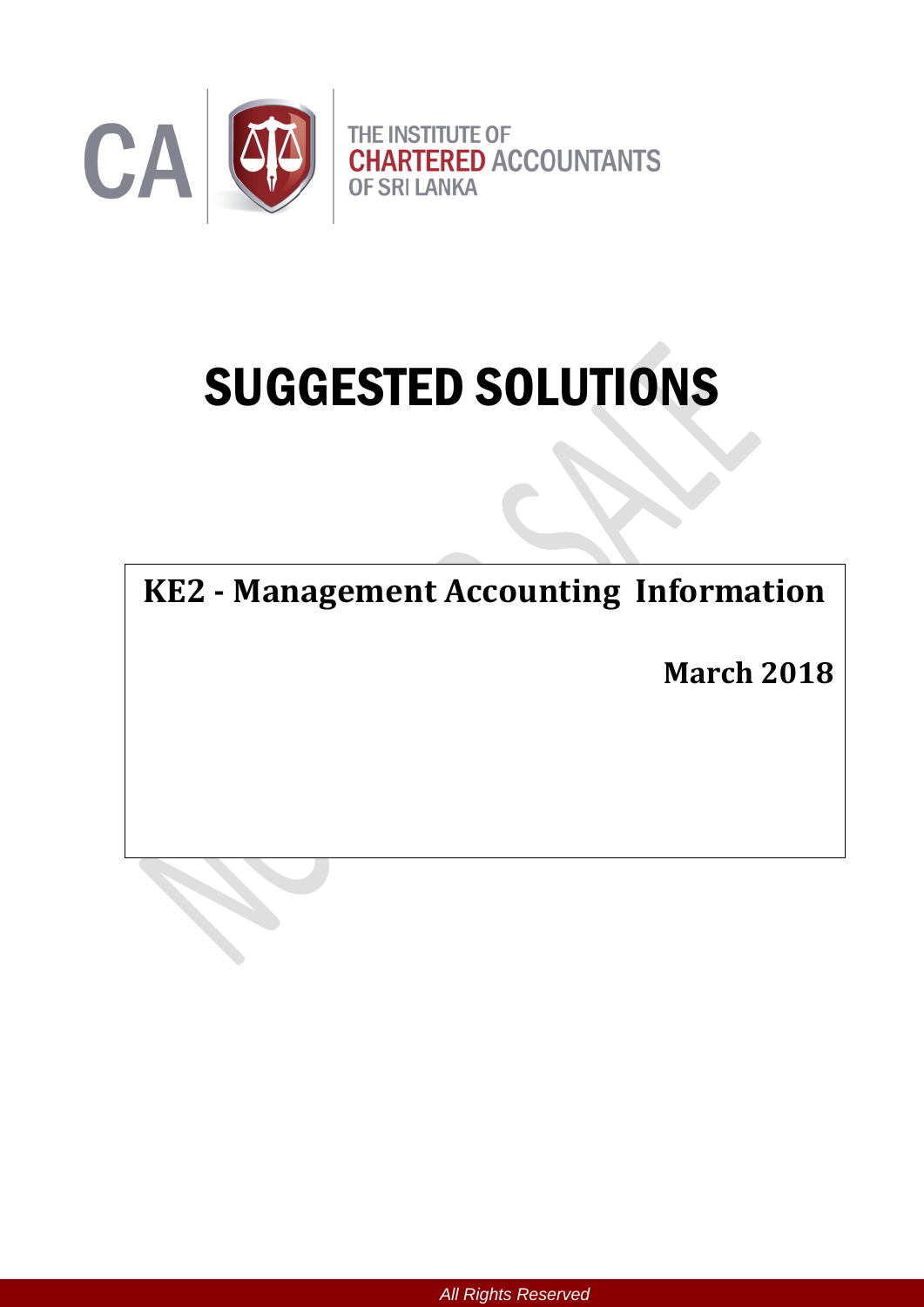# பிரிவு  $01$

# விடை 01

# 1.1

தொடர்புடைய கற்றல்விளைவு $: 1.1.2$ கிரய வகைப்படுத்தல்களின் (நேர்/நேரில், நிலையான/மாறும்/அரைப்பகுதி மாறும், உற்பத்தி/காலம், கட்டுப்படுத்தக்கூடிய/கட்டுப்படுத்தஇயலாத, தொடர்புடைய/தொடர்பற்ற கிரயங்கள்) நோக்கம், பரப்பு, இயல்பு என்பவற்றை விளக்குதல்.

# சரியான விடை: **A**

# 1.2

தொடர்புடைய கற்றல்விளைவு : 1.2.2<br>மூலப்பொருள் கட்டுப்பாட்டு முறைமைகளை விளக்கி, சிக்கனக்கட்டளைத்தொகை, மறுதூம் கட்டளையிடும் மட்டம், உயர்வு மற்றும் இழிவு மட்டங்கள், இருப்பு மதிப்பீடுகள் மற்றும் முதலுள்முதல் வெளியேமுறை, கடைசியுள் முதல்வெளியேமுறை மற்றும் சராசரி விலைமுறை என்பவற்றை உபயோகித்து வழங்கல்கள் மற்றும் ஒவ்வொரு இருப்புமதிப்பீட்டு முறையின் கீழும் இலாபத்தையும் கணிப்பிடுக.  $F$ ரியான விடை :  $B$ 

# 1.3

தொடர்புடைய கற்றல்விளைவு $:1.4.1$ வேலை, தொகுதி, ஒப்பந்தம், செய்முறை மற்றும் சேவைக்கிரயவியலின் தன்மைகளை விளக்குக.

சரியான விடை : **D** 

# 1.4

தொடர்புடைய கற்றல்விளைவு $:2.1.1$ இலாபஎல்லை மற்றும் இலாபவீதத்தைக் கணிப்பிட்டு, இச்சூழ்நிலைகளில் தரப்பட்ட இலாப வீதம்/ இலாப எல்லைக்கான தொகையை ரூபாவில் காண்க (VAT, வருமானவரி மற்றும் கழிவுகள் உள்ளடங்கலாக). சரியான விடை : **D** 

#### 1.5

தொடர்புடைய கற்றல்விளைவு:  $2.3.1$ இடை, நியமவிலகல் மற்றும் மாறலின் இணைபுக்குணகம் என்பவற்றை கணிப்பிட்டு வியாக்கியானம் செய்க. சரியான விடை : C

# 1.6

தொடர்புடைய கற்றல்விளைவு:  $3.2.2$ செயற்பாட்டை அடிப்படையாகக் கொண்ட கிரயவியல் (ABC) முறையில் உள்ளடங்குகின்ற படிமுறைகளை விளக்குக.

# சரியான விடை : B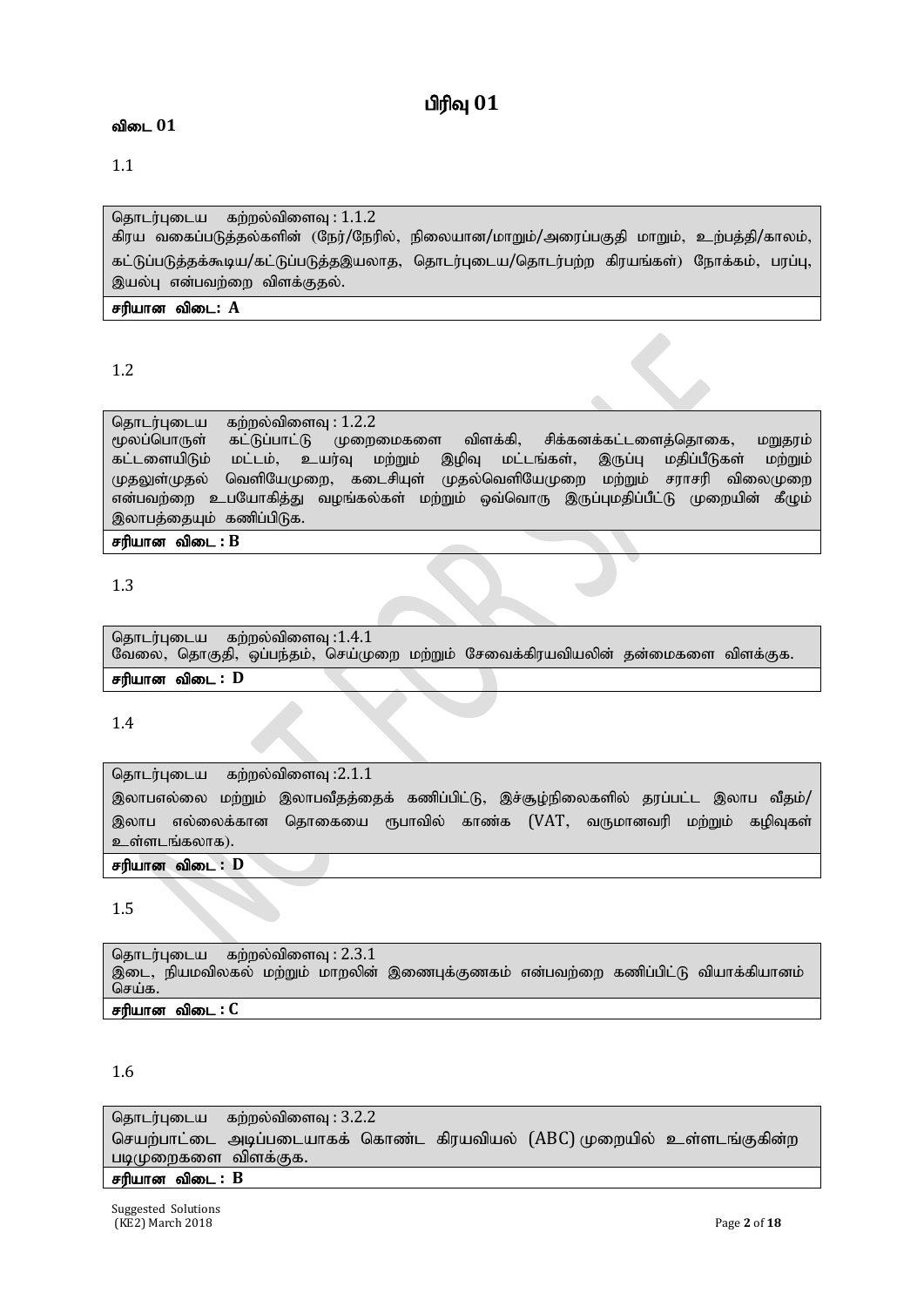சரியான விடை : C

.<br>வகையீட்டுக்கணிப்பீடுகளின் பயன்பாட்டை விளக்குக.

# $(2 \times 10 =$  மொத்தம் 20 புள்ளிகள்)

# 1.9

சரியான விடை : **B** 

தொடர்புடைய கற்றல்விளைவு $:6.2.1$ 

தொடர்புடைய கற்றல்விளைவு:  $7.1.1$ பாதீடிடலின் நோக்கங்களை ஆராய்க.

# சரியான விடை : A

தொடர்புடைய கற்றல்விளைவு $: 6.1.1$ அட்சரகணித மற்றும் வரைபட மாதிரிகளில் வருமானம், கிரயம் மற்றும் இலாபம் என்பவற்றுடன் தொடர்புடைய ஏகபரிமாண மற்றும் காலணைத் தொழிற்பாடுகளை அடையாளம் காண்க.

உயர்வுபடுத்தல் மற்றும் இழிவுபடுத்தல் தீர்மானங்களில் (தேவையான மற்றும் போதுமான நிபந்தனைகளுடன் இலாபத்தொழிற்பாடு அல்லது எல்லைத்தொழிற்பாடுகளை உபயோகித்து)

1.8

1.10

# சரியான விடை : A

தொடர்புடைய கற்றல்விளைவு $: 5.2.1$ நேர்மூலப்பொருள் கிரயம், நேர்க்கூலிக்கிரயம், மாறும் உற்பத்தி மேந்தலைகள், நிலையான உற்பத்தி மேந்தலைகள் மற்றும் விற்பனை என்பவற்றுக்கான அடிப்படை முரண்களைக் கணிப்பிட்டு வியாக்கியானம் செய்க.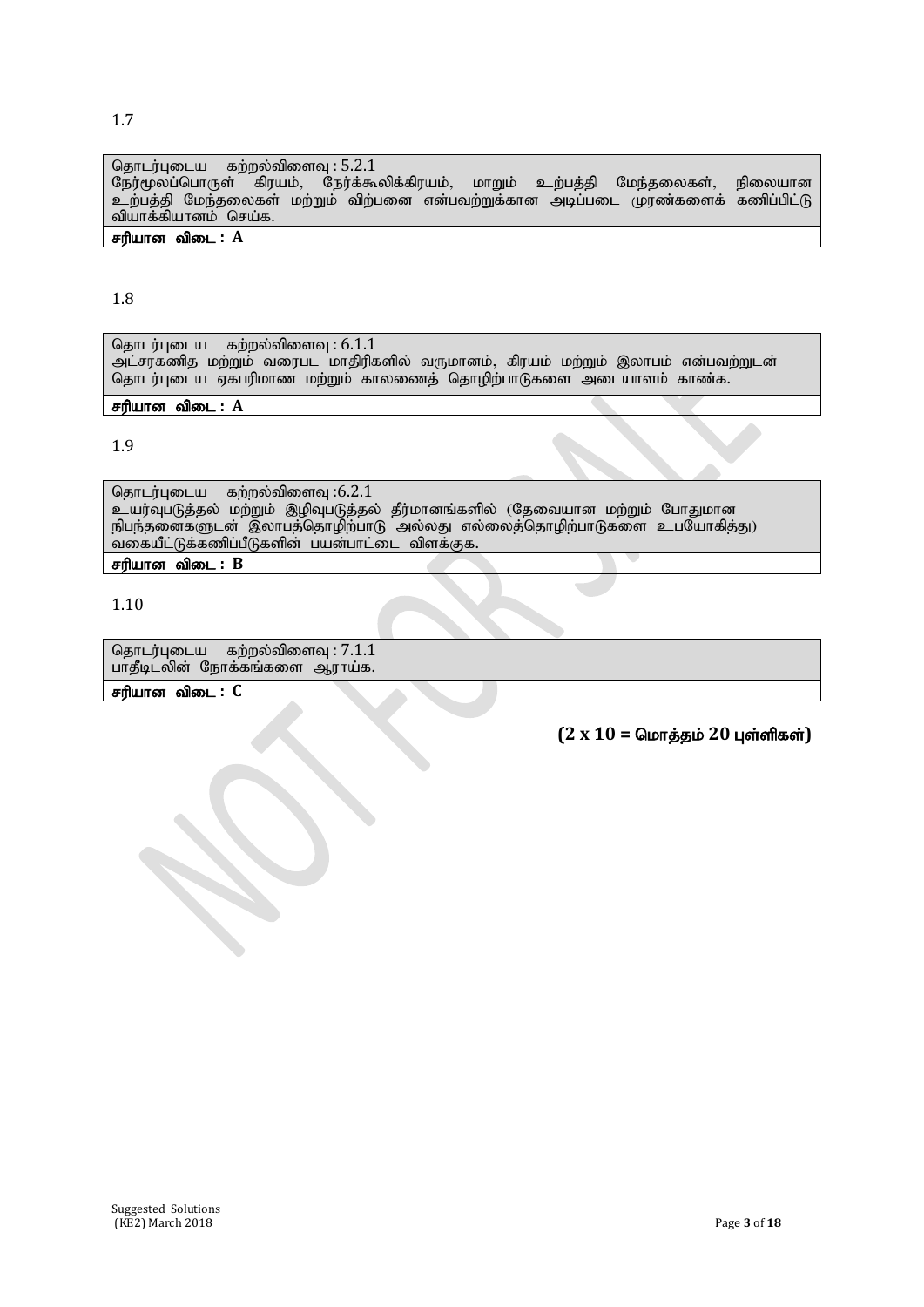# வினா 02

# 2.1

#### தொடர்புடைய கற்றல்விளைவு $:1.1.1$ கிரயம், கிரயஅலகு, கலப்புக்கிரய அலகுகள், கிரய நிலையம், மற்றும் கிரய மூலங்கள் என்ற <u>பதங்களை வரையறுக்க.</u><br>ஒரு குறிப்பிட்ட உ xU Fwpg;gpl;l cw;gj;jpg;nghUs; my;yJ Nritf;fhf jhf;fy; nra;tjw;F உபயோகிக்கப்படுகின்ற தனியொரு கிரயஅலகு எளியகிரய அ<br>உதாரணமாக, போக்குவரத்து சேவையை அளிப்பவர் அவரது ்வாடிக்கையாளர்களுக்கு போக்குவரத்து செய்யப்பட்ட சுமையின் நிறையைக் கருத்தில் கொள்ளாது பிரயாணம் செய்யப்பட்ட கிலோமீற்றர்களின் எண்ணிக்கையை அடிப்படையாகக் கொண்டு கட்டணம் அறவிட முடியும்.

ஒரு உற்பத்திப்பொருள் அல்லது சேவையை மதிப்பிடுவதற்கு இரண்டு அல்லது மேற்பட்ட கிரய அலகுகள் பயன்படுத்தப்படுமிடத்து அது கலப்புக்கிரய அலகுகள் எனப்படுகின்றது. உதாரணமாக, போக்குவரத்து சேவையை அளிப்பவர் பிரயாணம் செய்யப்பட்ட துாரம் மற்றும் போக்குவரத்து செய்யப்பட்ட சுமையின் நிறை இரண்டையும் கருத்தில் கொண்டு தொன்னொன்றுக்கான கிலோமீற்றர் என்பதற்கிணங்க அவரது வாடிக்கையாளர்களுக்கு கட்டணம் அறவிட முடியும்.

# 2.2

| தொடர்புடைய கற்றல்விளைவு :1.2.2                                                           |
|------------------------------------------------------------------------------------------|
| மூலப்பொருள் கட்டுப்பாட்டு முறைமைகளை விளக்கி, சிக்கனக்கட்டளைத்தொகை, மறுகட்டளை             |
| மட்டங்கள், உயர்வு, இழிவு மட்டங்கள், இருப்புக்களின் மதிப்பீடு மற்றும் முதலுள்முதல் வெளியே |
| முறை, கடைசியுள் முதல்வெளியே முறை மற்றும் சராசரி விலைமுறை என்பவற்றை உபயோகித்து            |
| வழங்கல்கள், மற்றும் ஒவ்வொரு இருப்பு மதிப்பீட்டு முறையின் கீழும் இலாபத்தையும் கணிப்பிடுக. |
| உயர்வு இருப்பு மட்டம்  = மறுகட்டளை மட்டம்  + மறுகட்டளைத்தொகை - (இழிவுக்கேள்வி *          |
| இழிவுக்காலம்)                                                                            |
| உயர்வு இருப்பு மட்டம் = 7,200 + 8,000 - $(200*12)$ = 12,800 அலகுகள்.                     |
| இழிவு இருப்பு மட்டம் = மறுகட்டளை மட்டம் - (சராசரிக்கேள்வி * சராசரிக்காலம்)               |
|                                                                                          |

இழிவு இருப்பு மட்டம் = 7,200 -(400\*14) = 1,600 அலகுகள்.

|  | I<br>۰. |
|--|---------|

| தொடர்புடைய கற்றல்விளைவு :1.4.2                                                   |           |
|----------------------------------------------------------------------------------|-----------|
| வேலை, தொகுதி, ஒப்பந்தம் (ஒப்பந்தக்கணக்கு தயாரித்தலும், இலாபத்தை அடையாளம்         |           |
| காணலும்), செய்முறை (நட்டங்கள், இலாபங்கள், இறுதிப்பெறுமதி, அகற்றல் கிரயம், சராசரி |           |
| விலைமுறையை அடிப்படையாகக் கொண்ட ஆரம்ப மற்றும் இறுதி நடைமுறைவேலை) மற்றும்          |           |
| பொருத்தமான வியாபார நிலைமைகளின் கீழ் சேவைக்கிரயவியல் என்பன பற்றி விளக்கமளிக்க.    |           |
| கைநூல் பாடக்குறிப்பு பக்கம்: 238                                                 |           |
| உள்ளீட்டுக்கிரயம் (ரூபா)                                                         | 1,500,000 |
|                                                                                  |           |
| ஏற்பட்ட மேலதிக கிரயம் (ரூபா)                                                     | 1,020,000 |
|                                                                                  |           |
| மொத்தக்கிரயம் (ரூபா)                                                             | 2,520,000 |
|                                                                                  |           |
| சாதாரண உள்ளீடு (20,000 * 90%)                                                    | 18,000    |
| அலகொன்றுக்கான கிரயம் (ரூபா) $(2,520,000 \div 18,000)$                            | 140       |
|                                                                                  |           |
| அசாதாரண நட்டம் (18,000-17,500)                                                   | 500       |
|                                                                                  |           |
| அசாதாரணநட்டத்தின் பெறுமதி (ரூபா) $(140 \times 500)$                              | 70,000    |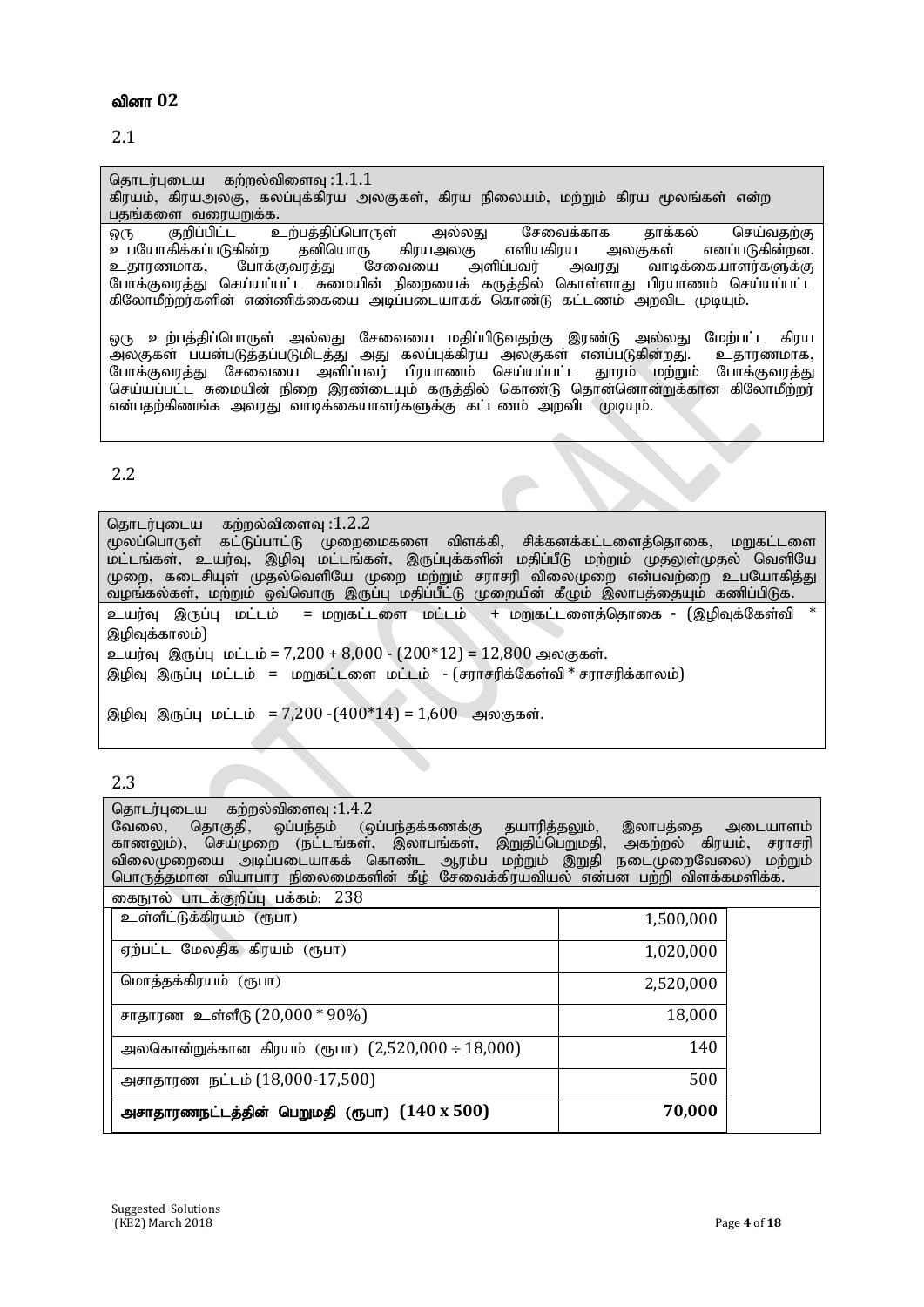2.4

தொடர்புடைய கற்றல்விளைவு $:2.2.1$ கூட்டல், கழித்தல், பெருக்கல் மற்றும் பிரித்தல் என்பவற்றின் கீழ் விலகல்களைக் கணிப்பிடுக.<br>விலை, தொகை, அலகொன்றுக்கான மாறும்கிரயம் மற்றும் நிலையான கிரயம் என்பன தொகை, அலகொன்றுக்கான இருக்கும்போது இலாபத்தின் ஆகக்கூடிய வழுவை மதிப்பிடுக. (i) வழுவின்றி வருமானம் =  $40,000 * 80 = 3,200,000$ உயர்வான வருமானம் =  $45,000 * 85 = 3,825,000$ ஆகக்கூடிய முழுமையானவமு = **ரூபா 625,000** (ii) **Contract the Contract of Contract of Contract of Contract of Contract of Contract of Contract of Contract of Co**<br>The Contract of Contract of Contract of Contract of Contract of Contract of Contract of Contract of Contract  $\sigma$ எரிபொருள் கிரயம் =20+15% = 23.00 கூலிக்கிரயம் = 25+5% = 26.25<br>எனையநேர்க்கிரயம் = 10+10% = 11.00 எனையநேர்க்கிரயம் =  $10+10\%$ கிலோமீற்றர் ஒன்றுக்கான ஆகக்கூடிய kjpg;gplg;gl;l fpuak; = **60.25**  (iii) மொத்தக்கிரயத்தின் ஆகக்கூடிய முழுமையானவழு  $(45,000 * 60.25) - (40,000 * 55)$  $=$   $e$ гьиг 511,250

2.5

தொடர்புடைய கற்றல்விளைவு $:2.5.1$ 

மாதிரியின் (பேரளவு மாதிரிகள் மற்றும் எளிய எழுமாற்று மாதிரி மாத்திரம்) ஒரு அடிப்படை<br>அறிவாற்றல், மாதிரி விகிதாசாரம் மற்றும் மாதிரி இடை என்பவற்றின் மாதிரிப்பரம்பல் மற்றும் அறிவாற்றல், மாதிரி விகிதாசாரம் மற்றும் மாதிரி இடை என்பவற்றின் மாதிரிப்பரம்பல் மற்றும்<br>வியாபாரத்தில் அவற்றின் வியாக்கியானம் உள்ளடங்கலாக நம்பிக்கைஇடைவேளையின் வியாக்கியானம் உள்ளடங்கலாக உபயோகம், என்பவற்றைத் தெளிவுபடுத்துக.

|                   |                                    | செய்கை                                                                                                      |
|-------------------|------------------------------------|-------------------------------------------------------------------------------------------------------------|
| $\left( i\right)$ | விகிதாசாரம்                        | $=(360-315)/360$<br>$= 12.5%$                                                                               |
|                   | நியமவழு $(SEP)$                    | $SEP = \sqrt{\frac{p(1-p)}{p(1-p)}}$<br>$= \sqrt{0.125(1-0.125)/360}$<br>$= 0.01704$ or 1.74%               |
| (ii)              | 99% நம்பிக்கை<br>மட்டத்தில் வீச்சு | $= 0.125 + (-0.0174)$ *2.58<br>$= 0.125 - 0.0449$ to 0.125+0.0449<br>$= 0.0801 - 0.1699$<br>8.01% to 16.99% |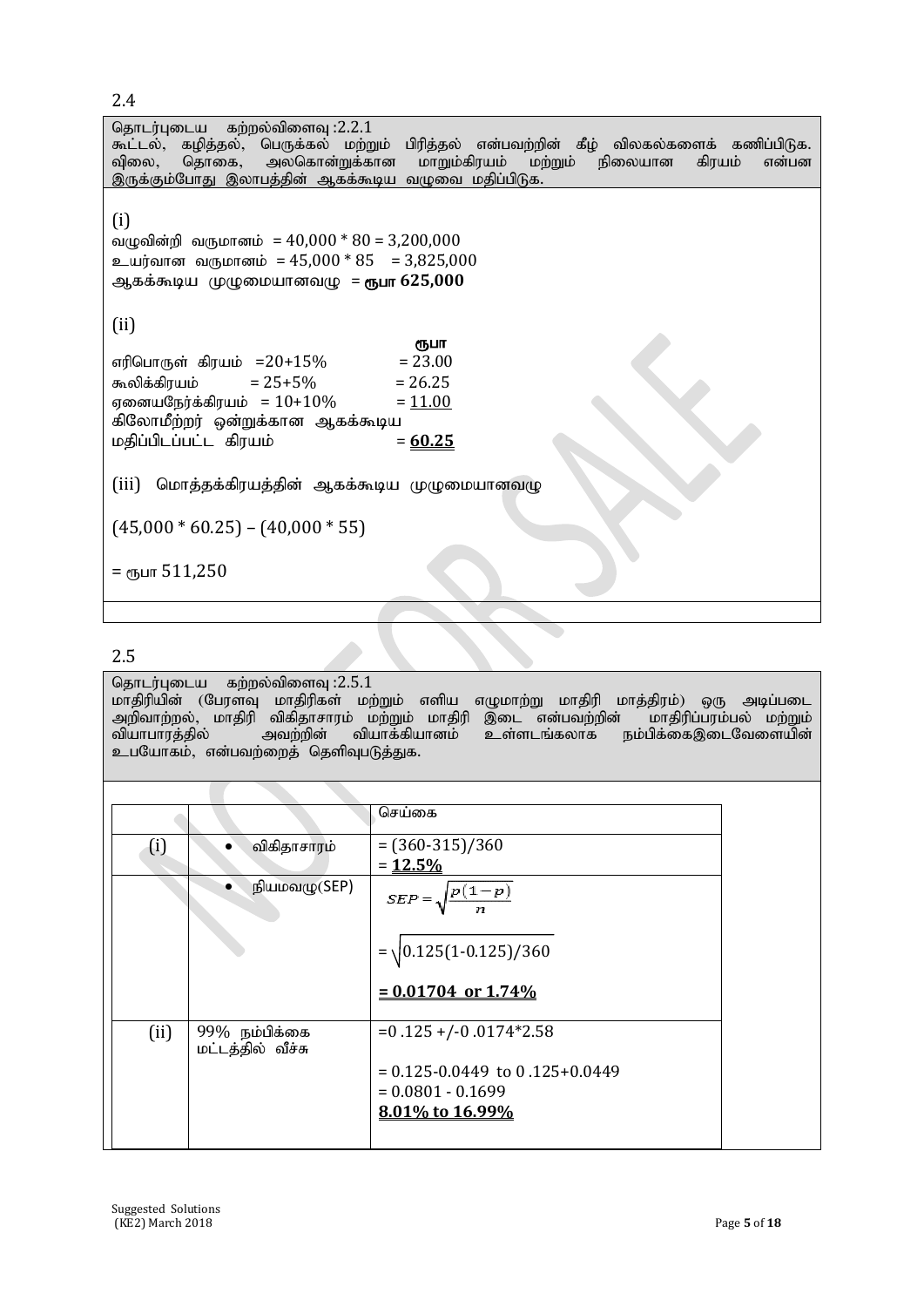2.6

தொடர்புடைய கற்றல்விளைவு :4.1.1<br>வட்டிவீதமானது காலம், ஒழுங்கான வட்டிவீதமானது காலம், ஒழுங்கான முதலீட்டுவட்டி, மற்றும் மீள்கொடுப்பனவு அட்டவணை என்பவற்றுடன் மாறும்போது எளிய வட்டி, கூட்டுவட்டி, பயனுறுதிமிக்க வட்டிவீதம், வருமானத்தொகை என்பவற்றைக் கணிப்பிடுக.

மாதாந்த வட்டிவீதம் =  $15\%/12 = 1.25\%$ 

தவணைக்கட்டணங்களின் எண்ணிக்கை =  $4*12 = 48$ 

$$
4,000,000 = \underline{1.0125 \text{ A } (1.0125^{48} - 1)}
$$

$$
(1.0125-1)
$$

 $4,000,000 = 66.0437 A$ 

A = ரூபா. 60,565.92

2.7

| தொடர்புடைய கற்றல்விளைவு :6.1                  |
|-----------------------------------------------|
| வருமானம், கிரயங்கள் மற்றும் இலாபம்.           |
|                                               |
| $P = a - bQ$                                  |
|                                               |
| $b = 50/20$                                   |
| $a = 500 + (50*240/20) = 1,100$               |
|                                               |
| $P = 1,100 - 50/20Q$                          |
| முழு இயலளவு = $240/80% = 300$ மணித்தியாலங்கள் |
| $Q = 300$ மணித்தியாலங்களாக இருக்கும்போது      |
| $P = 1,100 - 50/20(300)$                      |
| $P =$ стъ шт 350                              |
|                                               |
|                                               |
| 2.8                                           |

2.8

| தொடர்புடைய கற்றல்விளைவு :6.2                 |                       |
|----------------------------------------------|-----------------------|
| இலாப உச்சப்படுத்தலும், கிரய இழிவுபடுத்தலும். |                       |
|                                              |                       |
|                                              |                       |
| மொத்த வருமானத்தொழிற்பாடு = $P^* Q$           | $TR = 7,600Q - 5Q^2$  |
| MRஐப்பெறுவதற்கு= TRஇன் முதலாவது சரிவு        | $MR = 7,600 - 100$    |
|                                              |                       |
|                                              | $MC = 2,800$          |
| உச்ச இலாபத்தில் MC=MR                        | $2,800 = 7,600 - 100$ |
|                                              | $Q = 480$ பைகள்       |
|                                              |                       |
|                                              |                       |
| தற்போதைய மட்டத்தில் மொத்த இலாபம்             | $4,500 = 7,600 - 50$  |
|                                              |                       |
| தொகையில் மாற்றம்                             | $Q = 620$             |
|                                              |                       |
|                                              | $(620-480) = 140$     |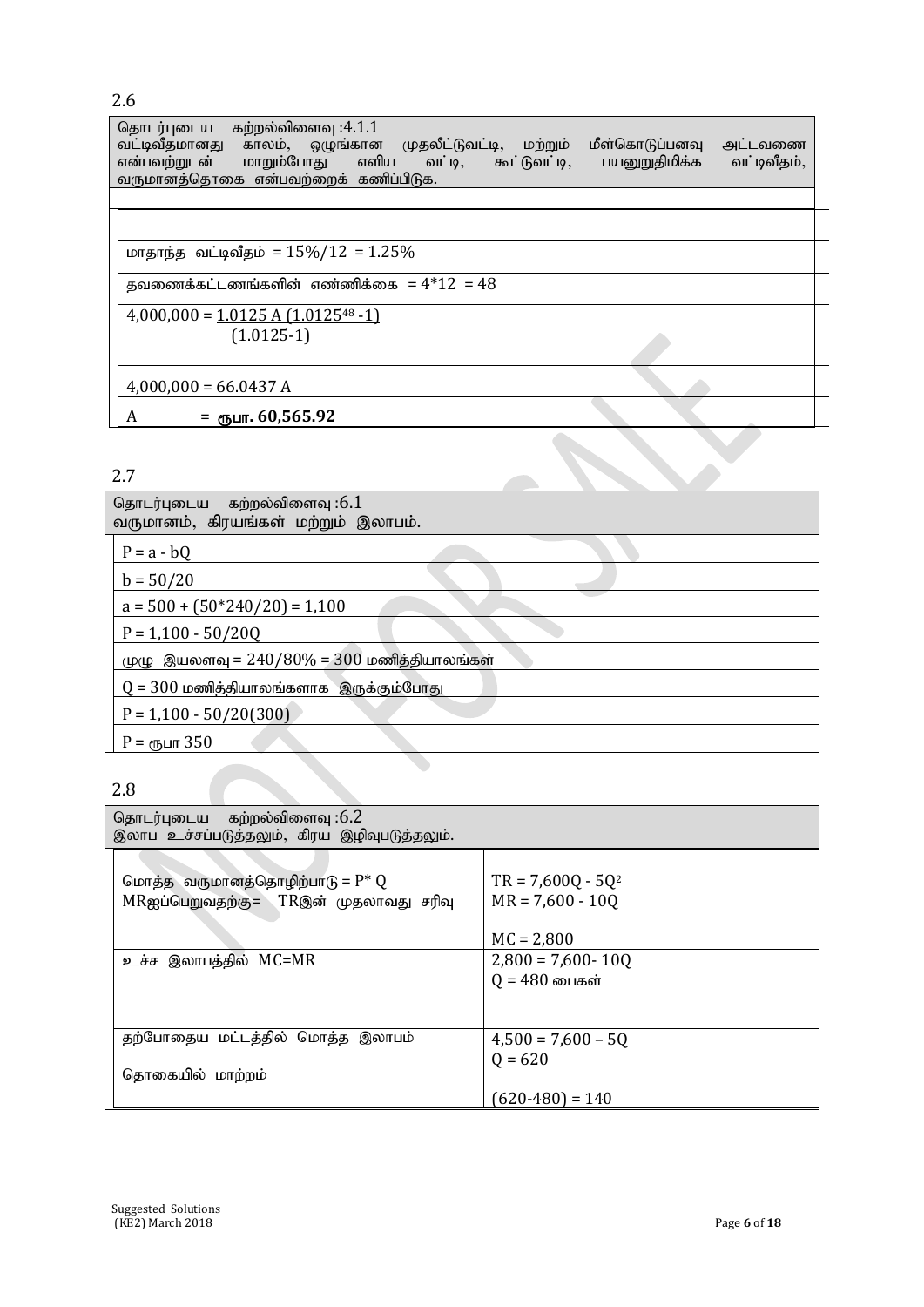2.9

| தொடர்புடைய கற்றல்விளைவு :7.2.2      |  |  |  |
|-------------------------------------|--|--|--|
| வருமானம், கிரயங்கள் மற்றும் இலாபம். |  |  |  |

| $\omega$ or $\omega$ or $\omega$ , and a second the product of $\omega$ or $\omega$ . |                                                               |  |  |  |
|---------------------------------------------------------------------------------------|---------------------------------------------------------------|--|--|--|
| விடயம்                                                                                | செய்கை                                                        |  |  |  |
|                                                                                       |                                                               |  |  |  |
| பணவீக்கம் சீராக்கப்பட்ட<br>கிரயம்                                                     | $= 2,080,000/1$<br>2,080,000<br>$=$                           |  |  |  |
|                                                                                       | $= 1,940,000$<br>$= 2,134,000/1.1$                            |  |  |  |
|                                                                                       | $= 2,917,600/1.12 = 2,605,000$                                |  |  |  |
| உயர்வு — தாழ்வு முறையைப்                                                              | அலகுகள் வேறுபாடு = 6,800- 4900 = 1,900 அலகுகள்                |  |  |  |
| பிரயோகித்தல்                                                                          | கிரய வேறுபாடு = 2,605,000-1,940,000 = ரூபா 665,000            |  |  |  |
|                                                                                       | மாறும்கிரயம் = 665,000/1900 = ரூபா 350                        |  |  |  |
|                                                                                       | நிலையானகிரயம் = 2,605,000 – 350*6,800 = ரூபா 225,000          |  |  |  |
| ஏகபரிமாண சமன்பாடு                                                                     | எடுக்கப்பட்ட அலகுகளின் எண்ணிக்கை = $X$                        |  |  |  |
|                                                                                       | <u>Coorத்தக்கிரயம் = ரூபா <math>350X +</math>ரூபா 225,000</u> |  |  |  |
|                                                                                       |                                                               |  |  |  |
|                                                                                       |                                                               |  |  |  |

# 2.10

| தொடர்புடைய கற்றல்விளைவு : 7.3.1<br>காசுப்பாதீடுகளையும், தொழிற்பாட்டுப்பாதீடுகளையும் தயாரிக்குக (பிரதான பாதீடு பற்றி<br>அறிந்துகொள்ளல் மாத்திரம் எதிர்பார்க்கப்படுகின்றது). |             |
|----------------------------------------------------------------------------------------------------------------------------------------------------------------------------|-------------|
| செய்கை                                                                                                                                                                     | தொகை (ரூபா) |
| விற்பனை விலை = $125*120%$ = Rs.150                                                                                                                                         |             |
| (i) காசுவிற்பனைகள் = $6,300*150*75%$                                                                                                                                       | 708,750     |
| வருமதியாளர் சேகரிப்பு = $4,500*150*25%$                                                                                                                                    | 168,750     |
| (ii) விநியோகத்தர் முற்பணக்கொடுப்பனவு = 5,500* $125*50\%$                                                                                                                   | (343, 750)  |
| விநியோகத்தர் மீதிக்கொடுப்பனவு = $6,300*125*50\%$                                                                                                                           | (393, 750)  |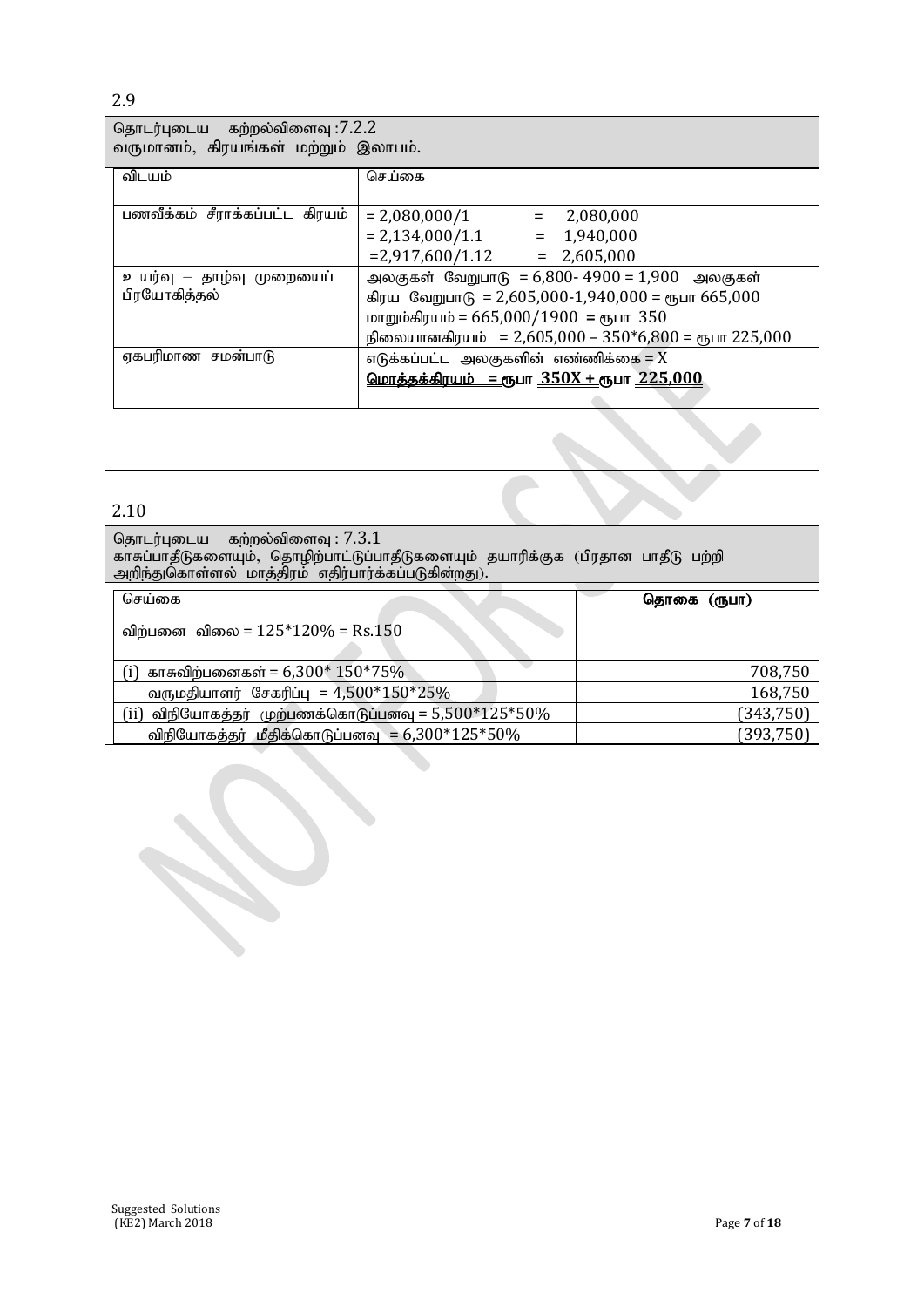# பிரிவு 2

# விடை 03

தொடர்புடைய கற்றல்விளைவு /கள்: 1.3.1<br>ஊதிய முறைகளையும் (நேரத்தை ுள்திய முறைகளையும் (நேரத்தை அடிப்படையாகக் கொண்ட, துண்டுவேலையை<br>அடிப்படையாகக் கொண்ட முறைகள், மற்றும் ஊக்குவிப்புத்திட்டங்கள்) அடிப்படையாகக் கொண்ட முறைகள், மற்றும் ஊக்குவிப்புத்திட்டங்கள்) ஊழியக்கிரயத்திற்கான(நெகிழ்வான வேலை மற்றும் ஊழியர் சுழற்சி) கணக்கீட்டையும் விளக்குக.

(a) ஆகக்குறைந்த உத்தரவாதமளிக்கப்பட்ட கொடுப்பனவு

|                                                | கணிப்பீடு                               | (ரூபா) |
|------------------------------------------------|-----------------------------------------|--------|
| அடிப்படைக்கொடுப்பனவு                           | 1,200                                   | 1,200  |
| மேலதிகநேர ஊக்குவிப்பு                          | $(1,200/8)$ *1.5 * $(12-8)$ = 225 $*$ 4 | 900    |
| அங்கத்தவர் ஒருவருக்கு                          |                                         | 2,100  |
| ஆகக்குறைந்த கொடுப்பனவு                         |                                         |        |
| ஆகக்குறைவான                                    | $= 2,100*40$                            | 84,000 |
| <b>  நாளாந்தக்கொடுப்பனவு</b>                   |                                         |        |
|                                                |                                         |        |
| <u> நாளாந்தக்கொடுப்பனவும் மாற்றல் கிரயமும்</u> |                                         |        |

 $(b)$  நாளாந்தக்கொடுப்பனவம் மாற்றல் கிரயமும்

| நாளாந்த<br>அலகுகள்<br>(கி.கி) | ஊழியக்கொடுப்பனவு<br>(ரூபா) | மேந்தனைலக்கொடுப்<br>பனவு (ரூபா) | மொத்தக்<br>காடுப்பனவு<br><u>(ரூபா)</u> | ்அலகிற்கான மாற்றல்<br>கிரயம் (ரூபா) |
|-------------------------------|----------------------------|---------------------------------|----------------------------------------|-------------------------------------|
| 5,040                         | $5,040*50/3 = 84,000$      | $40*12*150=72,000$              | 156,000                                | $156,000/5,040 = 30.95$             |
| 3,600                         | $3,600*50/3$               | 72,000                          | 156,000                                | $156,000/3,600 = 43.33$             |
|                               | Minimum $= 84,000$         |                                 |                                        |                                     |
| 7,200                         | $7,200*50/3$ = 120,000     | 72,000                          | 192,000                                | $192,000/7,200 = 26.27$             |

(c)

 $(i)$  உற்பத்தித்திறன் விகிதம்

| வெளியீட்டு<br>மட்டம்                      | எடுக்கவேண்டிய<br>மணித்தியாலங்களின்<br>எண்ணிக்கை | உண்மையாக<br>எடுக்கப்பட்டது | உற்பத்தித்திறன்      |  |
|-------------------------------------------|-------------------------------------------------|----------------------------|----------------------|--|
| 3,600                                     | 300                                             | 480                        | $= 300/480 = 62.5\%$ |  |
| 7,200                                     | 600                                             | 480                        | $= 600/480 = 125\%$  |  |
| $\sim$ $\sim$ $\sim$ $\sim$ $\sim$ $\sim$ |                                                 |                            |                      |  |

| அலலகு |  |
|-------|--|
|-------|--|

| வெளியீடு | செய்யப்பட வேண்டிய அலகுகளின் எண்ணிக்கை            | உற்பத்தித்திறன்         |
|----------|--------------------------------------------------|-------------------------|
| 3,600    | $\sim 480$ மணித்தியாலங்கள் $^*$ $12$ = $5{,}760$ | $=3,600/5,760 = 62.5\%$ |
| 7,200    | $= 5.760$                                        | $= 7,200/5,760 = 125\%$ |

# $(ii)$  இயலளவு விகிதம்

| வேலை<br>செய்யப்பட்ட<br>மணித்தியாலங்கள் | பாதீடு செய்யப்பட்ட<br>மணித்தியாலங்கள் | இயலளவு வீதம் = வேலை செய்யப்பட்ட<br>மணித்தியாலங்கள்/பாதீடு செய்யப்பட்ட<br>மணித்தியாலங்கள் |
|----------------------------------------|---------------------------------------|------------------------------------------------------------------------------------------|
| 480                                    | 480                                   | 480/480<br>$= 100\%$                                                                     |
| 480                                    | 480                                   | 480/480<br>$= 100\%$                                                                     |

(மொத்தம் 10 புள்ளிகள்)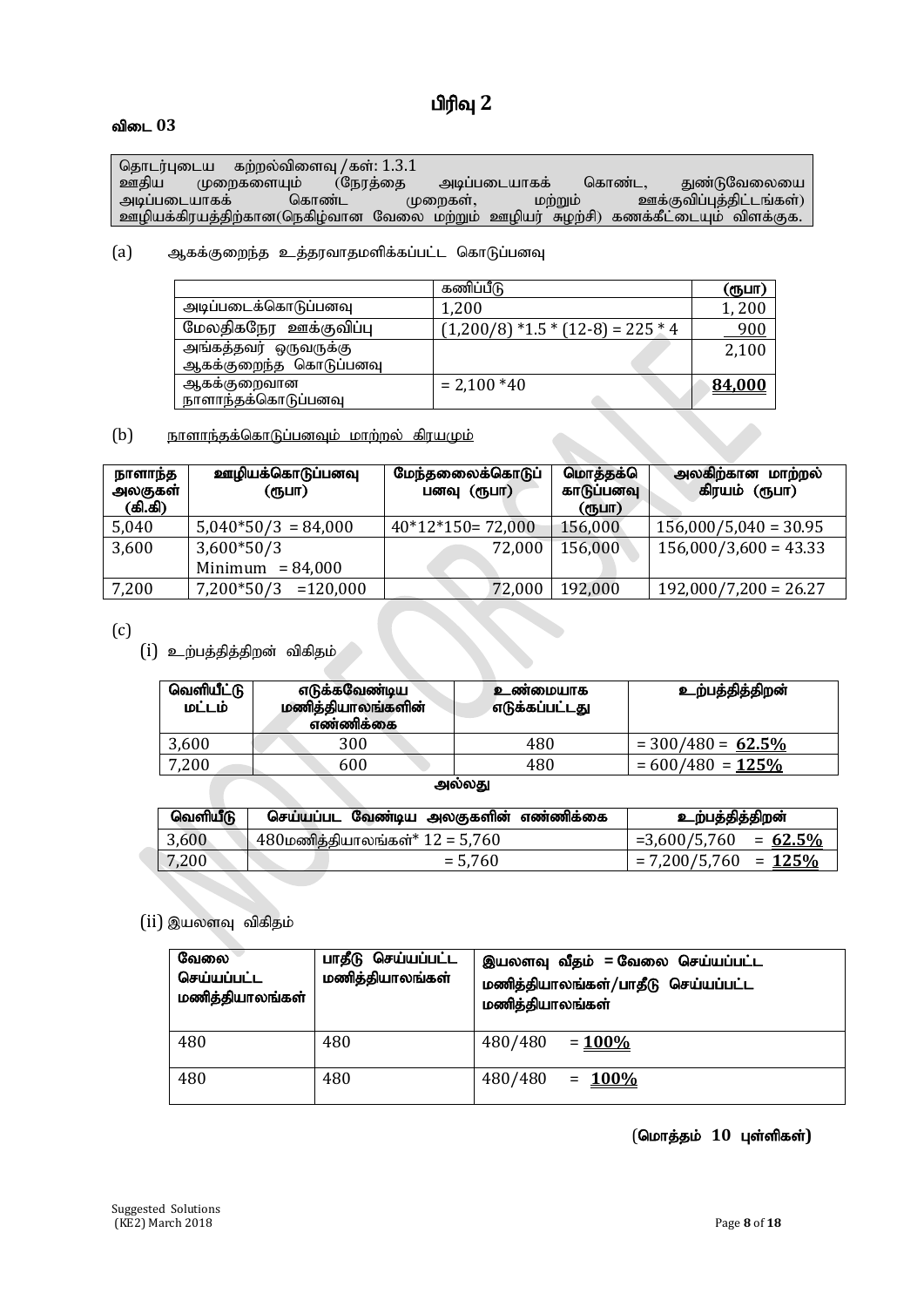தொடர்புடைய கற்றல்விளைவு /கள்:  $2.4\,$ வியாபாரத்தில் இலாபகரத்தன்மை

# (a)

| விற்பனை<br>த்தொகை | அலகொ<br>ன்றுக்கா<br>ன<br>மாறும்கிர<br>யம்<br>(ரூபா) | பங்களிப்பு<br>(ரூபா<br>மில்லியன்) | நிலையானகிர<br>யம்<br>(ரூபா<br>மில்லியன்) | இலாபம்<br>(ரூபா<br>மில்லியன்) | இணைநிகழ்த<br>கவுகள் | எதிர்பார்க்கப்ப<br>பெறுமதி<br>(ரூபா<br>மில்லியன்) |
|-------------------|-----------------------------------------------------|-----------------------------------|------------------------------------------|-------------------------------|---------------------|---------------------------------------------------|
| 150,000           | 320                                                 | 27                                | 16                                       | 11                            | 0.18                | 1.98                                              |
| 150,000           | 300                                                 | 30                                | 16                                       | 14                            | 0.12                | 1.68                                              |
| 165,000           | 320                                                 | 29.7                              | 16                                       | 13.7                          | 0.36                | 4.932                                             |
| 165,000           | 300                                                 | 33                                | 16                                       | 17                            | 0.24                | 4.08                                              |
| 170,000           | 320                                                 | 30.6                              | 16                                       | 14.6                          | 0.06                | 0.876                                             |
| 170,000           | 300                                                 | 34                                | 16                                       | <u> 18</u>                    | 0.04                | 0.72                                              |
|                   |                                                     |                                   |                                          | 88.3                          | 1.00                | 14.268                                            |

 $\blacklozenge$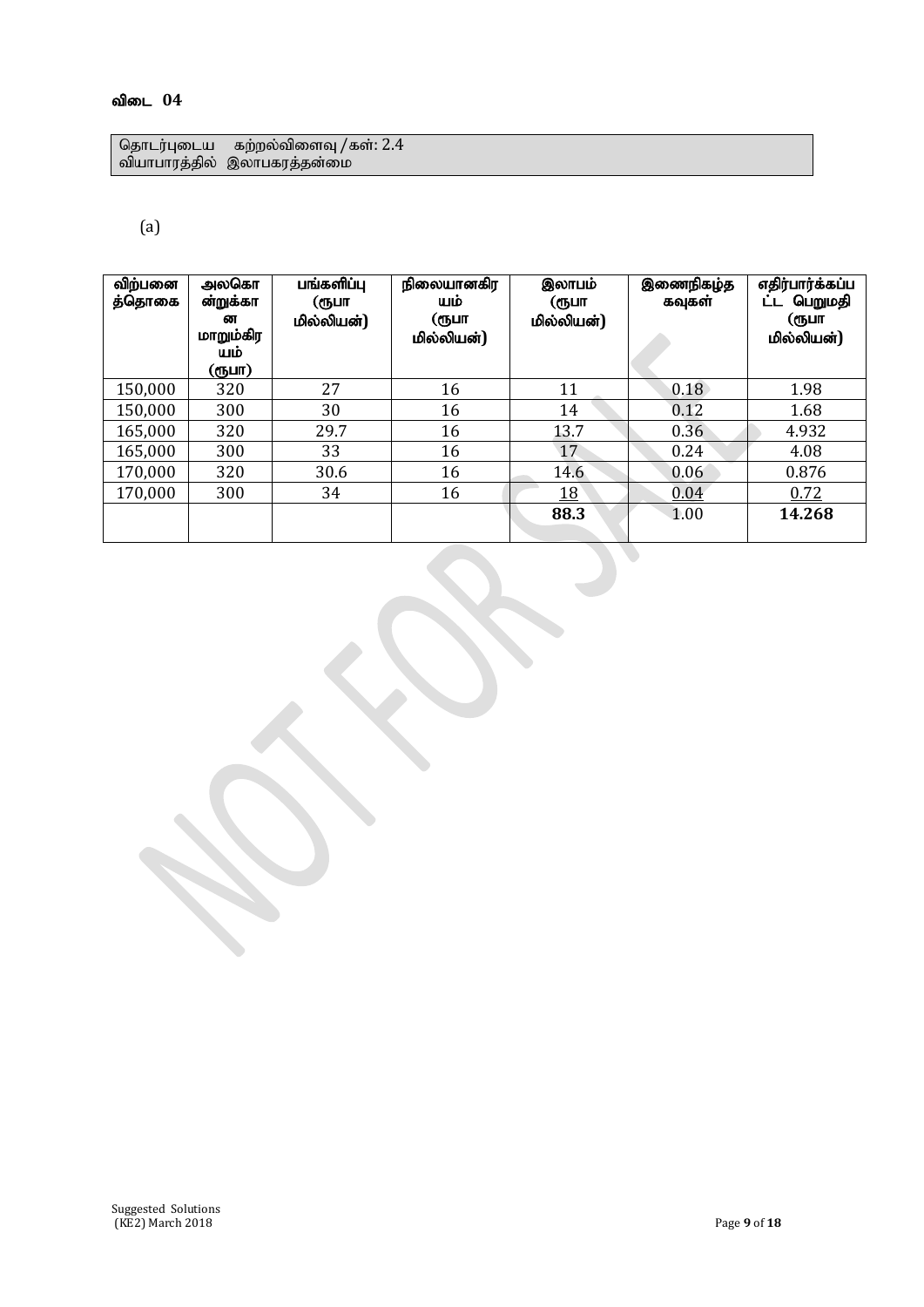மாற்று விடை

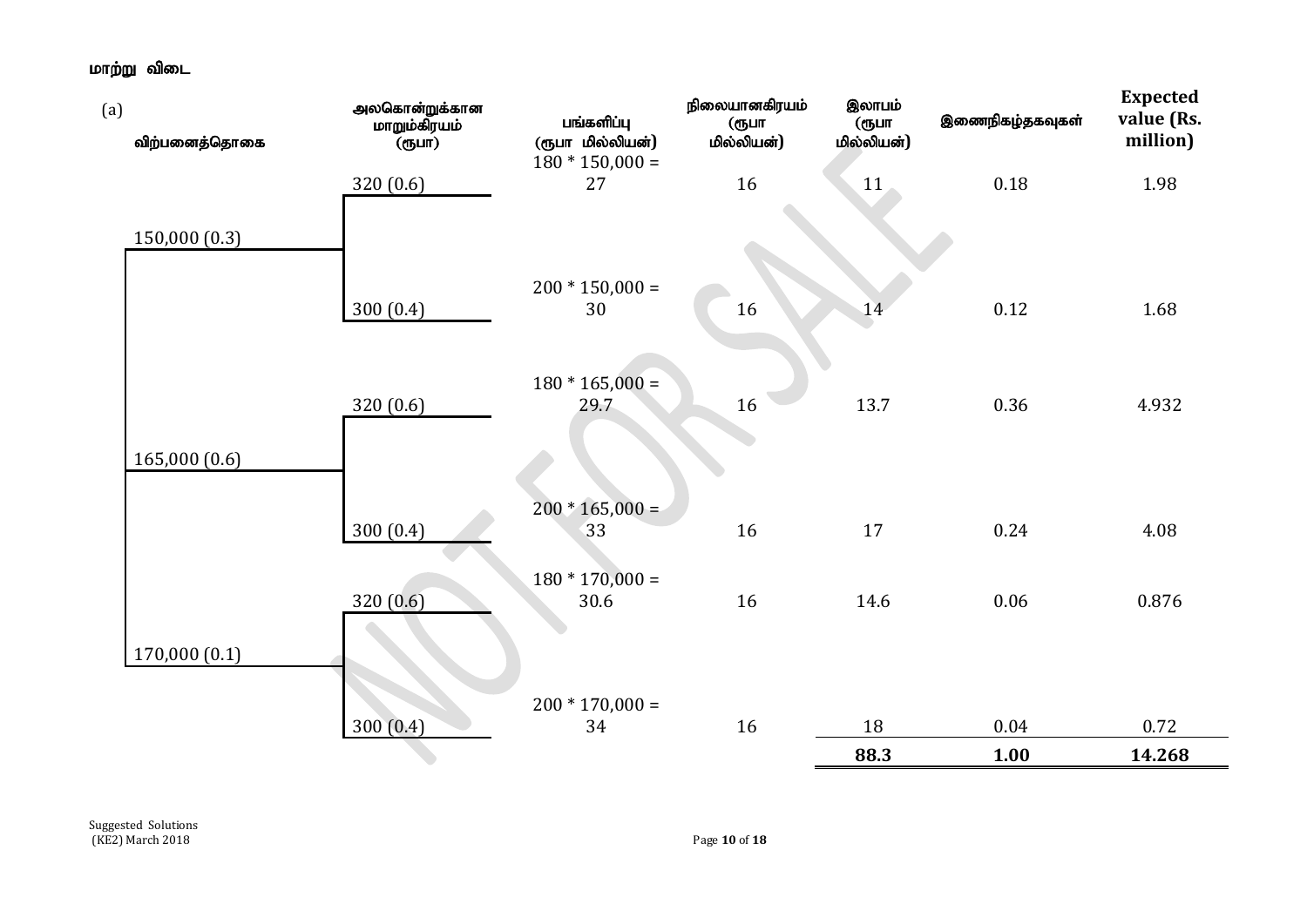(b)

(i) tpsk;gukpd;wp mLj;jtUlj;jpy; vjpu;ghu;f;fg;gl;l ,yhgk;: = (100,000 \* 500 – 100,000 \* 300) – 10 kpy;ypad; = 10 kpy ;ypad; (0.4) 4 kpy;ypad; = (100,000 \* 500 – 100,000 \* 320) – 10 kpy;ypad; = 8 kpy;ypad; (0.6) 4.8 kpy ;ypad; nkhj;jk;= &gh. 8.8 kpy;ypad; tpsk;gueltbf;ifAld; vjpu;ghu;f;fg;gl;l ,yhgk; = &gh. 14.268 kpy;ypad;

விளம்பரம் காரணமாக இலாபத்தில் அதிகரிப்பு = ரூபா.  $5.468$  மில்லியன்

எனவே, அடுத்த வருடத்திற்கு விளம்பர நடவடிக்கை சிபார்சு செய்யப்பட முடியும்.

#### மாறாக

 $k$ pm $m$ ம்கிரயம் = 320  $*(0.6) + 300 * (0.4) = 312$ பங்களிப்பு =  $(500 - 312) 100,000 =$  ரூபா 18.8 மில்லியன் கழி: நிலையானகிரயம் $\epsilon = (\epsilon_0 + \epsilon_1 + \epsilon_2)$ ,yhgk; = &gh 8.8 kpy;ypad;

விளம்பரநடவடிக்கையுடன் எதிர்பார்க்கப்பட்ட இலாபம் = ரூபா.  $14.268$  மில்லியன் விளம்பரம் காரணமாக இலாபத்தில் அதிகரிப்பு = ரூபா.  $5.468$  மில்லியன்

எனவே, அடுத்த வருடத்திற்கு விளம்பர நடவடிக்கை சிபார்சு செய்யப்பட முடியும்.

 $(i)$  இலாபம் 14 மில்லியனுக்கு அதிகமாக இருப்பதற்கான நிகழ்தகவு  $0.34$ .

 $($ மொத்தம்: 10 புள்ளிகள்)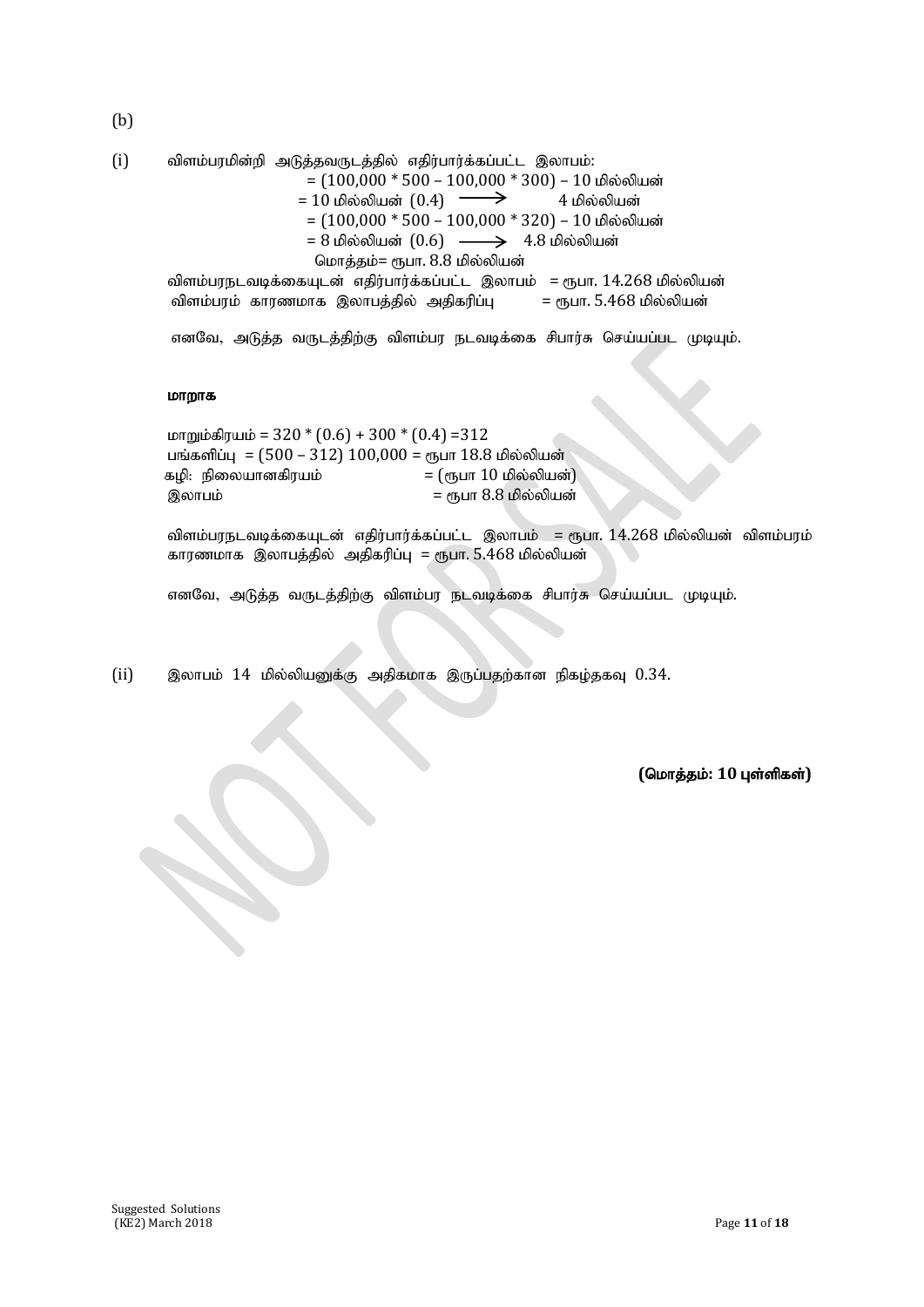தொடர்புடைய கற்றல் வெளியீடு/கள்:  $4.2.3$ எளிய காசோட்ட கருத்திட்டங்களின் கீம் மீளப்பெறும்காலம், சராசரிவருவாய் வீதம், கேறிய இற்றைப்பெறுமதி மற்றும் உள்ளகதிரும்பல் வீதம் என்பவற்றைக் கணிப்பிடுக.

#### (a.)

|                                     | தொகை<br>(ரூபா' 000) | கழிவுக்காரணி    | இற்றைப்பெறுமதி<br>$($ ரூபா $\cdot$ 000) |
|-------------------------------------|---------------------|-----------------|-----------------------------------------|
| ஆரம்ப முதலீடு                       | (50,000)            | 1               | (50,000)                                |
| காலப்பகுதிமுடிவில் நிலம்<br>விற்பனை | 20,000              | 0.1827          | 3,654                                   |
| செயற்பாட்டுக்கிரயம் – 1-5           | (800)               | 3.6048          | (2,884)                                 |
| $-6-15$                             | (2,000)             | 5.6502 X 0.5674 | (6, 412)                                |
| மூலதனமுதலீடு                        | (15,000)            | 0.5674          | (8, 511)                                |
| இறுதிப்பெறுமதி கிடைப்பனவு           | 5,000               | 0.1827          | 914                                     |
| அறுவடை வருமானம்                     | 22,000              | 5.6502 X 0.5674 | 70,530                                  |
| இற்றைப்பெறுமதி<br>தேறிய             |                     |                 | <u>7,291</u>                            |

$$
\text{IRR} = a\% + \left[\frac{\text{NPV}_{\text{A}}}{\text{NPV}_{\text{A}} - \text{NPV}_{\text{B}}} \times (b - a)\right]\%
$$

$$
IRR = 12\% + \left[ \frac{7,291}{7,291+23,097} * (20\% - 12\%) \right]
$$
  
IRR = 12% + 1.92%  
IRR = 13.92%  
(b)

உள்ளக திரும்பல் வீதமானது ஏற்றுக்கொள்ளக்கூடிய ஆகக்குறைந்த வருமான வீதத்தை விட<br>அதிகரிப்பின் கருத்திட்டம் ஏற்றுக்கொள்ளப்படக்கூடியது என உள்ளக கிரும்பல் வீக முறை அதிகரிப்பின் கருத்திட்டம் ஏற்றுக்கொள்ளப்படக்கூடியது என உள்ளக திரும்பல் வீத முறை<br>சுட்டிக்காட்டுகிறது. இங்கு மாற்றுக்கருத்திட்டமானது மதிப்பிடுகின்ற கருத்திட்டத்தின் உள்ளக இங்கு மாற்றுக்கருத்திட்டமானது மதிப்பிடுகின்ற கருத்திட்டத்தின் உள்ளக<br>`விட 1.08% (15-13.92) இனால் மேலகிகமாக உள்ளது. எனவே. திரும்பல் வீதத்தை விட  $1.08\%$  (15-13.92) இனால் மேலதிகமாக உள்ளது.  $k$ நிறுக்கருத்திட்டம் மிக கவர்ச்சிகரமானது. (c)

மீளப்பெறும்காலம் ஒரு முதலீட்டில் செலவழிக்கின்ற ஆரம்ப காசுத்தொகையை மீளப்பெற<br>எவ்வளவு காலம் எடுக்ககும் என்பதை அளவிடுகின்றது. இதனை முதலீட்டு ஆபத்தை எவ்வளவு காலம் எடுக்ககும் <u>அளவிடுவதற்கான பயனுறுதிமிக்க அளவீடாகக் கொள்ள முடியும்.</u><br>கம்பனிகள் காசோட்ட இடர்பாடுகளில் இருக்கும்போது விரைவான .<br>`இடர்பாடுகளில் இருக்கும்போது விரைவான காசுப்பெறுகை மிக முக்கியமானது. குறைந்த மீளப்பெறும்காலம் என்பது முதலீட்டின் விரைவான காசுப்பெறுகையைக் .<br>கருதுகிறது. எனினும், மீள்பெறுகையானது அது அளிக்கின்ற காசுப்பெறுகையின் பெறுமதியை<br>மதிப்பிடுவதில்லை அல்லது முதலீட்டின்மீதான எதிர்பார்க்கப்பட்ட வருவாயுமல்ல. ஒரு தடவை மதிப்பிடுவதில்லை அல்லது முதலீட்டின்மீதான எதிர்பார்க்கப்பட்ட வருவாயுமல்ல. ஒரு தடவை<br>மீள்பெறுகை அடையப்பட்டதும் பின்னர் எல்லாக்காசோட்டங்களையும் அல்லது எல்லாக்காசோட்டங்களையும் வருமானங்களையம் பாக்கணிக்கின்றது. கருத்திட்டம் எதிர்காலத்தில் அநேகமான வருடங்களுக்கு செயற்படும்போதும், கருத்திட்டத்தின் எதிர்பார்க்கப்பட்ட காசோட்டங்களின் நம்பிக்கைத்தன்மையை அளவிடுவது கடினமான போதும் அக்கிட்டக்கை எற்றுக்கொள்ளவகா இல்லையா என்பகனைக் கீர்மானிப்பகற்கு மீளப்பெறும்காலம் உபயோகிக்கப்படுகின்றது. அநேகமான கம்பனிகள் மீளப்பெறும்காலத்தை ஒரு ஆரம்ப மதிப்பீட்டு முறையாக<br>உபயோகிக்கின்றன. அக்குடன், மீளப்பெறும்காலம் எகிர்பார்க்கப்பட்ட காலக்கை cgNahfpf;fpd;wd. mj;Jld;> kPsg;ngWk;fhyk; vjpu;ghu;f;fg;gl;l fhyj;ij விடக்குறைவாயின் அதன் தேறிய பெறுமதியானது ஏனைய தொழினுட்ப முறைகளைப் பின்பற்றி மதிப்பிடப்படுகின்றது.

# $($ மொத்தம்: 10 புள்ளிகள்)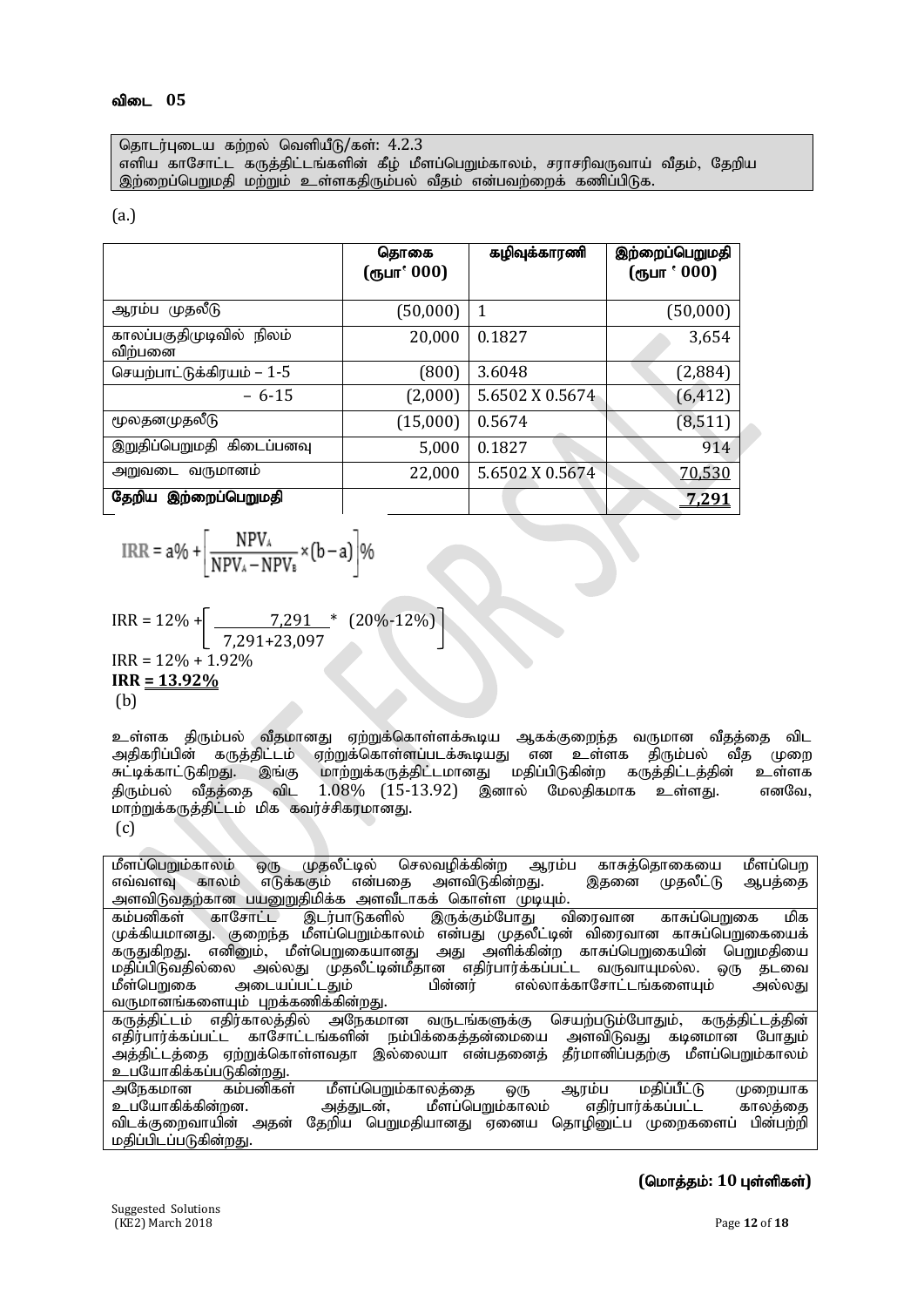தொடர்புடைய கற்றல் வெளியீடு/கள்:  $7.4.1$ பாதீட்டுக்கட்டுப்பாட்டுக்கூற்றைத் தயாரிக்குக. (நிலையான / நெகிழும் / உண்மையான /விலகல்)

# $(i)$  நெகிழும் பாதீடு

|                        | செய்கை                                   | நெகிழ்ச்சி      |
|------------------------|------------------------------------------|-----------------|
|                        |                                          | (அலகுகள் 1,200) |
| செயற்பாட்டுமட்டங்கள்   | பாதீடு = 525,000/350 = 1,500 அலகுகள்     |                 |
|                        | = $438,000/365 = 1,200$ அலகுகள்<br>உண்மை |                 |
| விற்பனை வருமானம்       | $= 525,000/1,500 * 1,200$                | 420,000         |
| <u>விற்பனைக்கிரயம்</u> |                                          |                 |
| மூலப்பொருள்            | $= 180,000/1,500 * 1,200$                | 144,000         |
|                        |                                          |                 |
| கூலி                   | $= 135,000/1,500 * 1,200$                | 108,000         |
| ஏனைய                   | $= 37,500 / 1,500 \times 1,200$          | 30,000          |
| நேர்க்கிரயங்கள்        |                                          |                 |
| ஏனைய                   | $= 24,000/1,500*1,200$                   | 19,200          |
| மாறும்கிரயங்கள்        |                                          |                 |
|                        |                                          | 118,800         |
| அலுவலக                 |                                          | 36,000          |
| நிர்வாகக்கிரயங்கள்     |                                          |                 |
| விற்பனை                | $=(57,000-51,400)/(1,500-800) = Vc=8$    | 54,600          |
| விநியோகக்கிரயங்கள்     | FC= $(57,000 - (1,500)^*8)$ = Fc 45,000  |                 |
|                        | $= 1,200*8 + 45,000$                     |                 |
| இலாபம்                 |                                          | 28,200          |

# $(ii)$  மீளக்கணிப்பிடப்பட்ட முரண்கள்

| விடயம்                  | உண்மை      | நெகிழ்ச்சி | முரண் (ரூபா) |
|-------------------------|------------|------------|--------------|
|                         | (ரூபா)     | (ரூபா]     |              |
| விற்பனை வருமானம்        | 438,000    | 420,000    | 18,000 F     |
| <u>விற்பனைக்கிரயம</u>   |            |            |              |
| மூலப்பொருள்             | (140, 000) | (144,000)  | 4,000 F      |
| கூலி                    | (130, 400) | (108, 000) | $(22,400)$ A |
| நேர்க்கிரயங்கள்<br>ஏனைய | (38,000)   | (30,000)   | $(8,000)$ A  |
|                         |            |            |              |
| மாறும்கிரயங்கள்<br>ஏனைய | (18,500)   | (19,200)   | 700F         |
|                         |            |            |              |
|                         | 111,100    | 118,800    | $(7,700)$ A  |
| அலுவலக                  | (42,000)   | (36,000)   | 6,000A       |
| நிர்வாகக்கிரயங்கள்      |            |            |              |
| விற்பனை                 | (52,000)   | (54,600)   | 2,600F       |
| விநியோகக்கிரயங்கள்      |            |            |              |
| இலாபம்                  | 17,100     | 28,200     | 11,100A      |
|                         |            |            |              |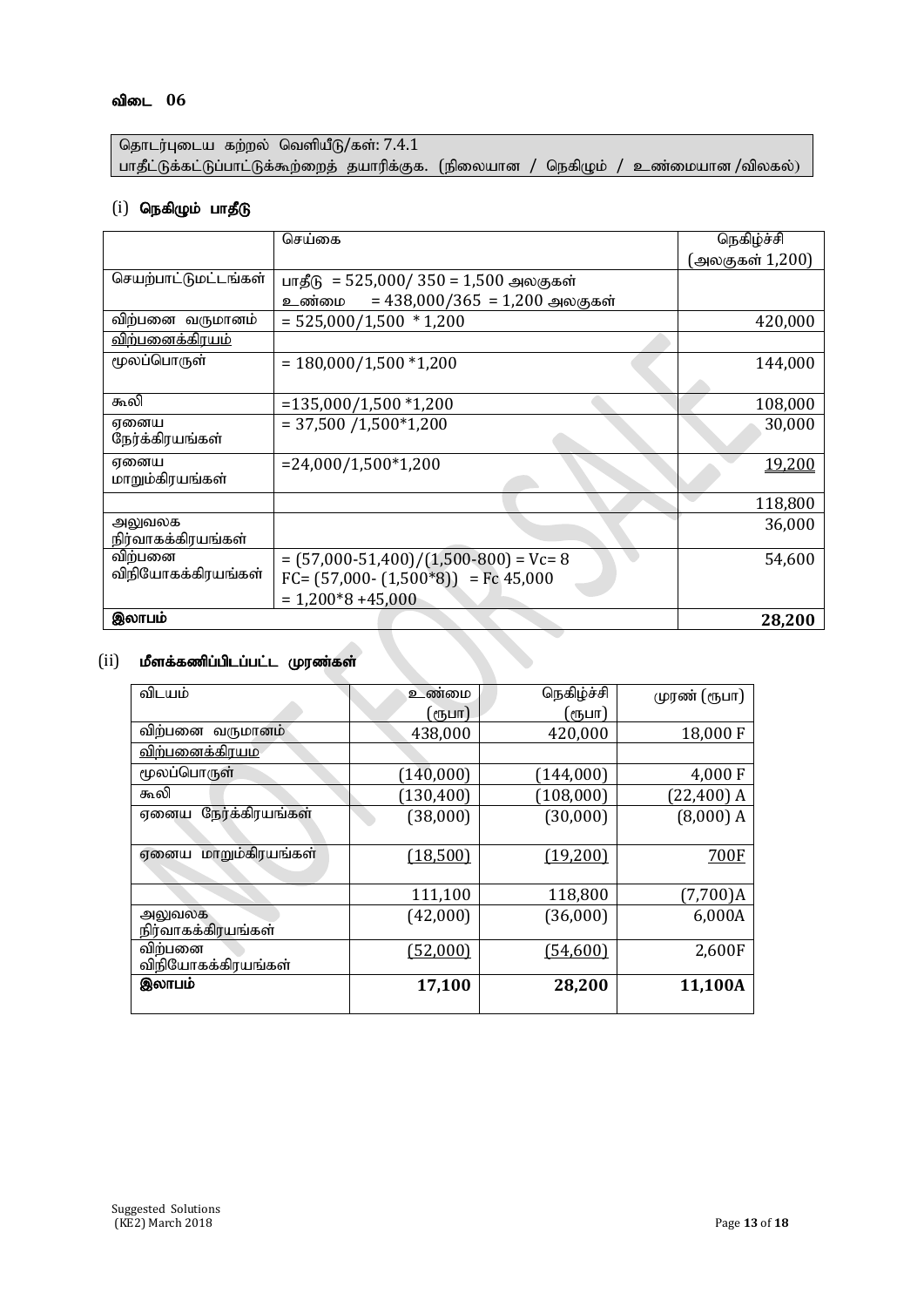- (b)
- $(i)$  நிலையான பாதீடானது வெளியீட்டின் அளவு அல்லது அடையப்பட்ட விற்பனை என்பவற்றுக்கேற்ப மாற்றமடையாது நிலையானதாக வடிவமைக்கப்பட்டுள்ளது.
- (ii) ஒவ்வொரு வியாபாரமும் செயலாற்றல் மிக்கது. அத்துடன், உண்மையான வெளியீட்டுத்தொகை சரியாக நிலையானபாதீட்டை உறுதிப்படுத்துவதாக இருக்கும் என எதிர்பார்க்கப்பட முடியாது.
- $(iii)$  என்ன செயற்திறன் மட்டம் அடையப்படவேண்டும் என எதிர்பாரக்கப்பட்டதோ அந்த மட்டத்துடன் உண்மையான செயற்திறன் ஒப்பீடு செய்யப்படாவிடின் திருத்த செயற்பாடு வடிவமைக்கப்பட முடியாது போகலாம்.
- (iv) ஏற்பட்ட முரண்கள் மீதான மதிப்பீடுகள் மேற்கொள்ளப்படும்போது அவை பாதீட்டு<br>அலுவலர்களின் வினைத்திறனின்மைக்கு அப்பாற்பட்டதாயின் அவர்கள் வினைத்திறனின்மைக்கு அதிருப்தியடையலாம். நிலையான பாதீடுகள் உண்மையான செயற்திறன் எவ்வளவுக்கு சிறந்ததாக அல்லது சிறப்பற்றதாக இருந்தது என்பது பற்றிய தரமான தகவல்களை அளிக்காது.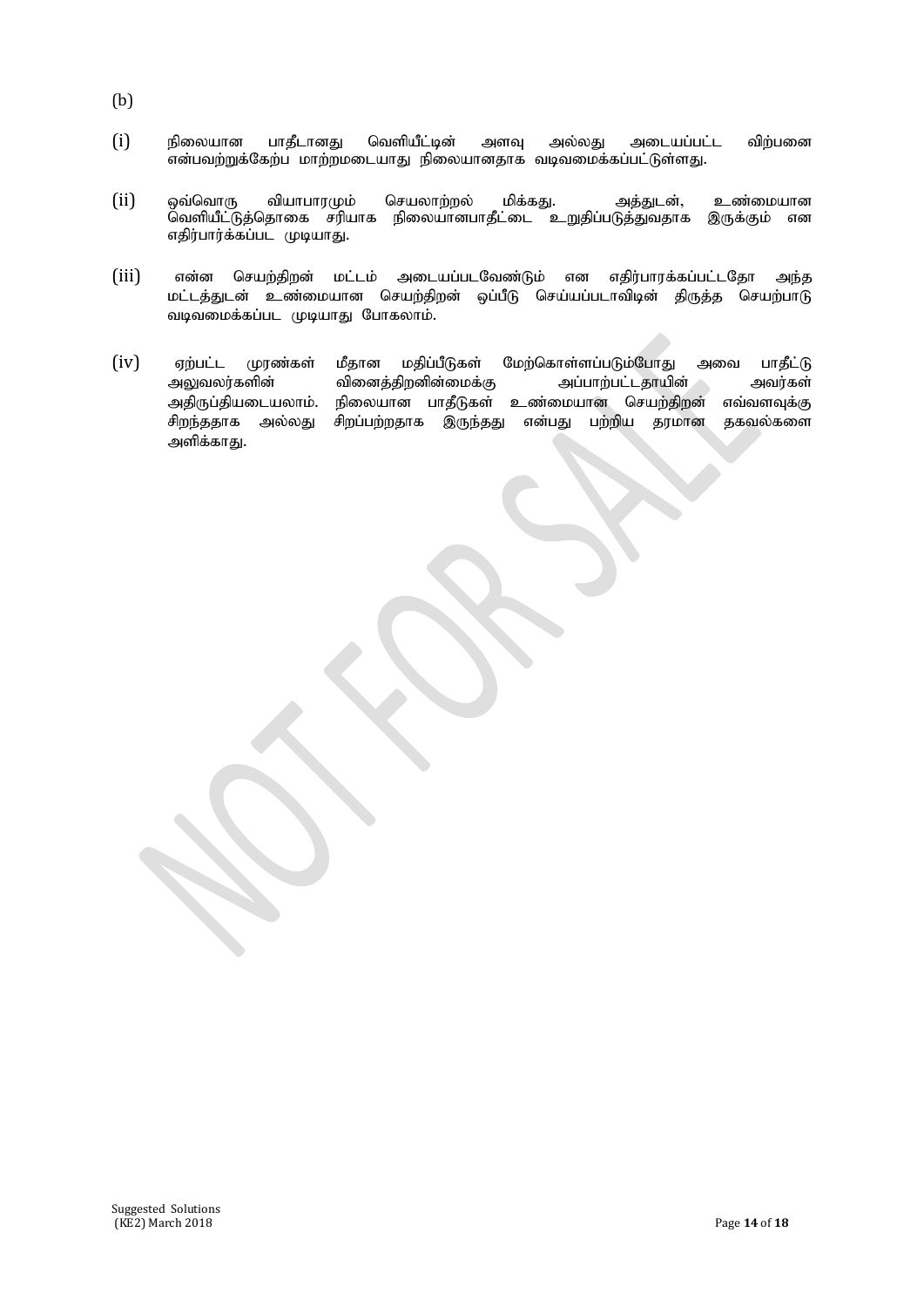| தொடர்புடைய கற்றல் வெளியீடு/கள்: 5.1.1/5.1.2/3.1.3                                         |
|-------------------------------------------------------------------------------------------|
| 5.1.1 நியமக்கிரயவியலையும் (பாதீட்டுக்கெதிராக நியமங்கள் ஒப்பிடப்படல் வேண்டும்) நியமங்களின் |
| வகைகளையும் வரையறுக்குக.                                                                   |
| 5.1.2 நிறுவனங்களுக்கு நியமக்கிரயவியலின் பிரயோகத்தன்மை (நவீன நிறுவனங்களுக்கும், சேவை       |
| நிறுவனங்களுக்கும் நியமக்கிரயவியலை அமுலாக்கம் செய்வதனால் ஏற்படக்கூடிய                      |
| கடினங்கள் பற்றிய விசேட குறிப்புக்களுடன்)                                                  |
| உள்ளடக்கக்கிரயவியல் மற்றும்<br>5.1.3<br>கீழ்<br>எல்லைக்கிரயவியல்<br>இரண்டினதும்           |
| இலாபக்கூற்றுக்களையும், இலாப இணக்கக்கூற்றுக்களையும் தயாரித்தல்.                            |
|                                                                                           |

(a)

- தனியொரு உற்பத்திப்பொருளுக்கான நியமஊழியமணித்தியாலங்கள் போன்ற<br>கனிவேலைக்கான வளங்களின் அலகுப்பாவனையை நியமங்கள் காட்டுமிடக்கட கிாய அலகுப்பாவனையை நியமங்கள் காட்டுமிடக்கு நிலையம் ஒன்றுக்கான அல்லது ஒரு தொழிற்பாட்டிற்கான திட்டமிடப்பட்ட மொத்த திரட்டிய கிரயங்களை பாதீடுகள் தருகின்றன.
- விசேடமாக குறிப்பிடக்கூடிய வெளியீடு இல்லாதபோது எல்லாத் தொழிற்பாடுகளுக்காகவும்<br>பாதீடுகள் தயாரிக்கப்பட முடியும். எனினும், வெளியீடுகள் அளவிடப்படக்கூடியனவாக  $\widetilde{\mathsf{m}}$ னினும், வெளியீடுகள் அளவிடப்படக்கூடியனவாக இருக்கும்போதும், செயற்பாடுகள் மீண்டும் மீண்டும் ஏற்படக்கூடியனவாக உள்ளபோதும்  $\mathbf f$ நியமங்கள் சூழ்நிலைக்கேற்றவாறு வரையறுக்கப்படுகின்றன.
- பாதீடுகள் அடிப்படையில் பணரீதியாக வெளிப்படுத்தப்படுகின்றபோது நியமங்கள் அவ்வாறு பண்ரீதியான பதங்களில் வெளிப்படுத்தப்பட வேண்டியதில்லை.

(b)

- இருப்புக்களின் மதிப்பீட்டிற்காகவும், உற்பத்திக்கிரயம் கிரயக்கணக்கீட்டு ரோக்கக்கிற்காகவும்.
- நியமக்கிரயவியலில் ஒரு கட்டுப்பாட்டு சாதனமாக செயற்படுவதற்கும், முரண் பகுப்பாய்வுக்கும்.

(c)

- உயர்வான விகிதாசாரத்தில் ஊழியத்தை அடிப்படையாகக் கொண்ட உற்பத்தி முறைமைகளில் உயர் தொழினுட்ப உபயோகம் உற்பத்தியில் ஊழிய உபயோகத்தைக் குறைக்கிறது. எனவே, இத்தகைய உயர்வான தொழினுட்ப உற்பத்தி முறைமைகளில் நியமக்கிரயவியல் அதனது முக்கியத்துவத்தைக் குறைக்கிறது.
- தன்னிச்சையான உற்பத்தி முறைமைகளில் கோட்பாட்டு ரீதியாக நடைமுறையில்<br>மூலப்பொருள் பாவனை முரண்கள் இருக்கக்கூடாது. இதனால், அளிக்கப்படுகின்ற மூலப்பொருள் பாவனை முரண்கள் இருக்கக்கூடாது. இதனால், இயந்திரங்களின் உண்மைத்தன்மை மனித செயற்படுத்துனர்களுக்கு எதிரானதாக இருக்கும்.
- நவீன வியாபார போட்டிசூழலில் அது தரத்திலும் தொடர்ச்சியான முன்னேற்றம் மீதும் அக்கறை கொள்ள வேண்டியிருக்க, நியமக்கிரயவியலானது எவ்வாறு கிரயங்களைக் கட்டுப்படுத்துவது என்பதிலேயே அக்கறைகொண்டிருக்கும். நியமங்களை அமைத்தலானது<br>நியமங்களை அடைந்து கொள்ளல் மாக்கிரம் போதுமானது என்பதனை ஊமியருக்கு நியமங்களை அடைந்து கொள்ளல் மாத்திரம் போதுமானது என்பதனை ஊழியருக்கு<br>சுட்டிக்காட்டுகிறது. எனிமை, வியாபாாங்கள் போட்டி அனுகூலக்கை அகிகரிப்பகற்கு போட்ட அரைகலக்கை $\,$ முன்னேற்றத்தில் அக்கறை காட்டல் வேண்டும்.
- தொழினுட்பமும், வாடிக்கையாளர் கேள்வியும் வேகமாக மாறுமாகலால். நியமங்கள் விரைவாக பமைமையடைய முடியும்.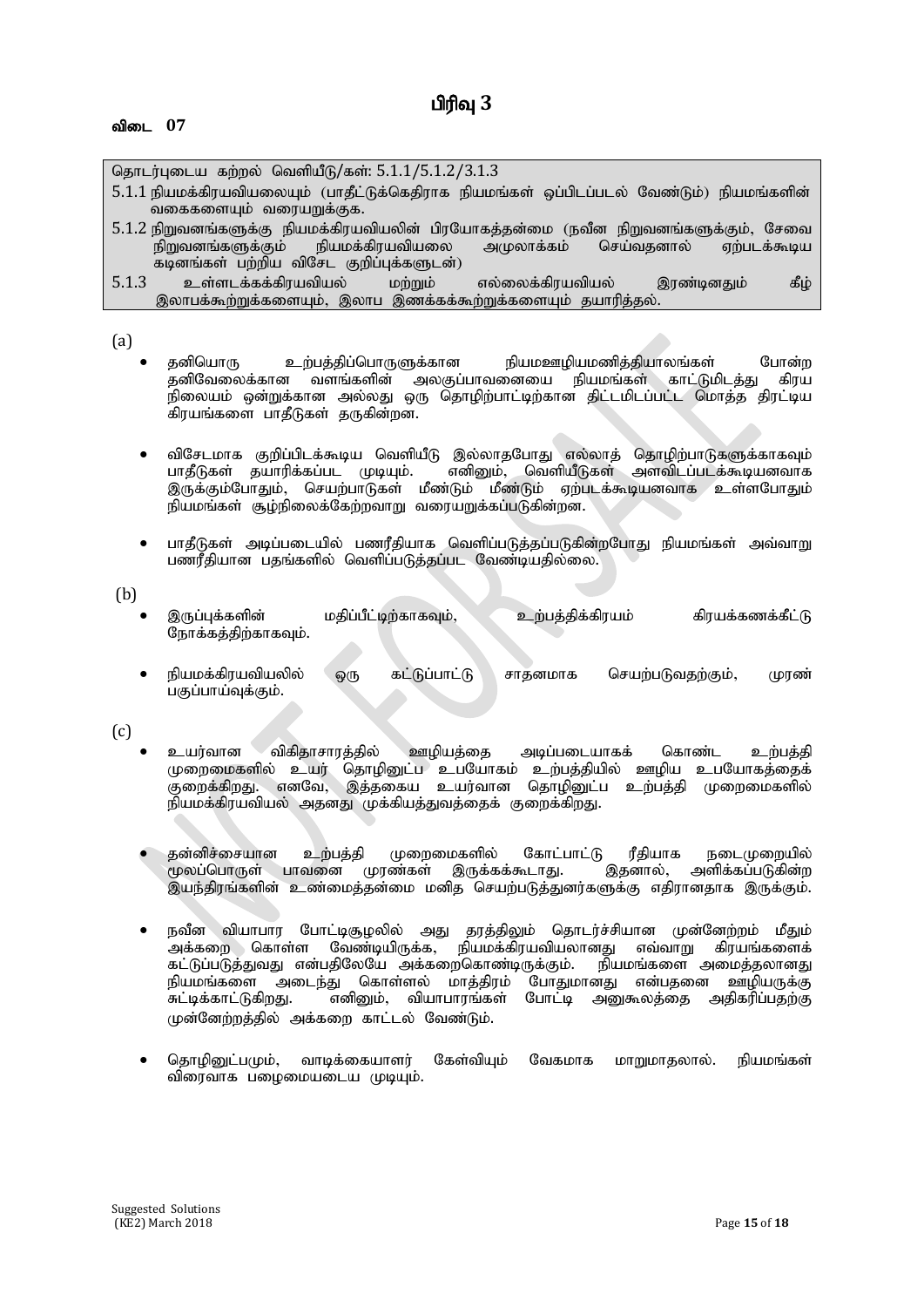# (d) (i)

| உள்ளடக்கக்கிரயவியல் முறைமை                     |                               |
|------------------------------------------------|-------------------------------|
| உள்ளடக்கவீதம் = 7,500,000/100,000              | <b>CIT<sub>5</sub></b> UIT 75 |
| மாறும்கிரயம்                                   | ரூபா 350                      |
| அலகுக்கிரயம்                                   | ரூபா. 425                     |
| இலாபக்கணிப்பீடு                                | (ரூபா '000)                   |
| விற்பனை                                        | 57,000                        |
| <u>விற்பனைக்கிரயம்</u>                         |                               |
| மாறும்கிரயம் (425*95,000)                      | (40, 375)                     |
|                                                | 16,625                        |
| கூடுதல் உள்ளடக்கம் (105,000 (W1) – 100,000)*75 | 375                           |
| இம்மாதத்திற்கான இலாபம்                         | 17,000                        |
| $W1 = \rho_0$ ற்பத்தி = (15,000-5,000+95,000)  | 105,000                       |
| எல்லைக்கிரயவியல் முறைமை                        |                               |
| <u>இலாபக்கணிப்பீடு</u>                         | (ரூபா'000)                    |
| விற்பனை                                        | 57,000                        |
| <u>விற்பனைக்கிரயம்</u>                         |                               |
| மாறும்கிரயம் (350*95,000)                      | (33,250)                      |
|                                                | 23,750                        |
| நிலையான உற்பத்தி மேந்தலைகள்                    | (7,500)                       |
| இம்மாதத்திற்கான இலாபம்                         | 16,250                        |

# மாற்றுவழி

|                                |             | உள்ளடக்கக்கி<br>ரயவியல் |             | எல்லைக்கிரய<br>வியல் |
|--------------------------------|-------------|-------------------------|-------------|----------------------|
|                                |             | (ரூபா)                  |             | (ரூபா)               |
| விற்பனை (95,000 *600)          |             | 57,000,000              |             | 57,000,000           |
| ஆரம்ப இருப்பு :                | 2,125,000   |                         |             |                      |
| உள்ளடக்கம்-(5,000 *425)        |             |                         |             |                      |
| எல்லை- $(5,000 * 350)$         |             |                         | 1,750,000   |                      |
| உற்பத்தி:                      |             |                         |             |                      |
| உள்ளடக்கம் (105,000 * 425)     | 44,625,000  |                         |             |                      |
| எல்லை- (105,000 * 350)         |             |                         | 36,750,000  |                      |
| இறுதி இருப்பு:                 |             |                         |             |                      |
| உள்ளடக்கம் - (15,000 *425)     | (6,375,000) |                         |             |                      |
| எல்லை - (15,000 * 350)         |             |                         | (5,250,000) |                      |
| விற்பனைக்கிரயம்                |             | (40, 375, 000)          |             | (33, 250, 000)       |
|                                |             | 16,625,000              |             | 23,750,000           |
| கூடுதல் உள்ளடக்கம்             |             | 375,000                 |             |                      |
| இலாபம்                         |             | 17,000,000              |             | 23,750,000           |
| மேந்தலைகள்<br>நிலையான உற்பத்தி |             |                         |             | (7,500,000)          |
| இலாபம்                         |             |                         |             | 16,250,000           |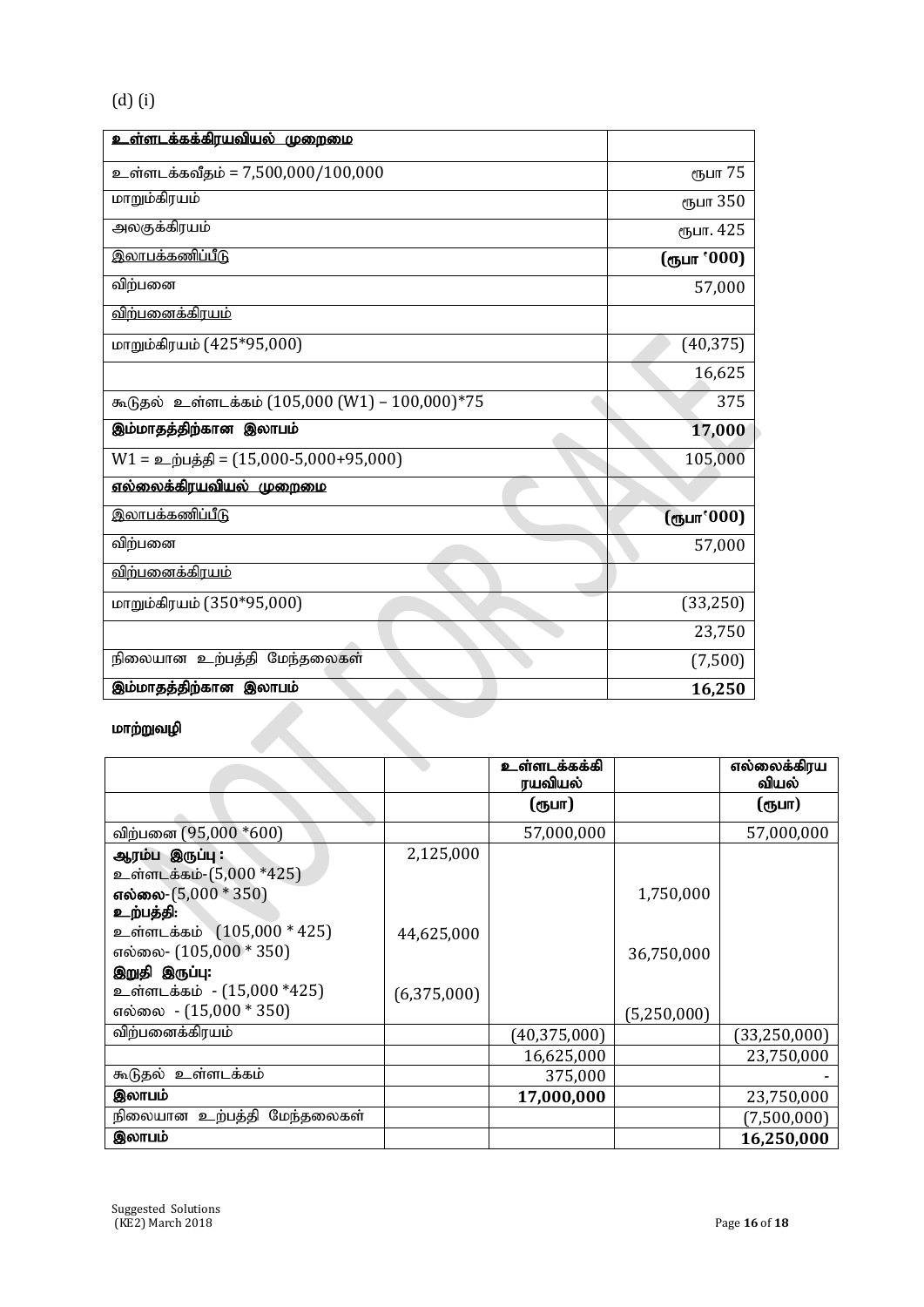| எல்லைக்கிரயவியல் அடிப்படையில் இலாபம்    |         | 16,250 |
|-----------------------------------------|---------|--------|
| இறுதி இருப்பு                           | 15,000  |        |
| கழி: ஆரம்ப இருப்பு                      | (5,000) |        |
| இருப்பில் அதிகரிப்பு                    | 10,000  |        |
| அசைவில் நிலையான மேந்தலை அதிகரிப்பு      |         |        |
| இருப்பு (10,000*75)                     |         | 750    |
| உள்ளடக்கக்கிரயவியல் அடிப்படையில் இலாபம் |         | 17,000 |
|                                         |         |        |